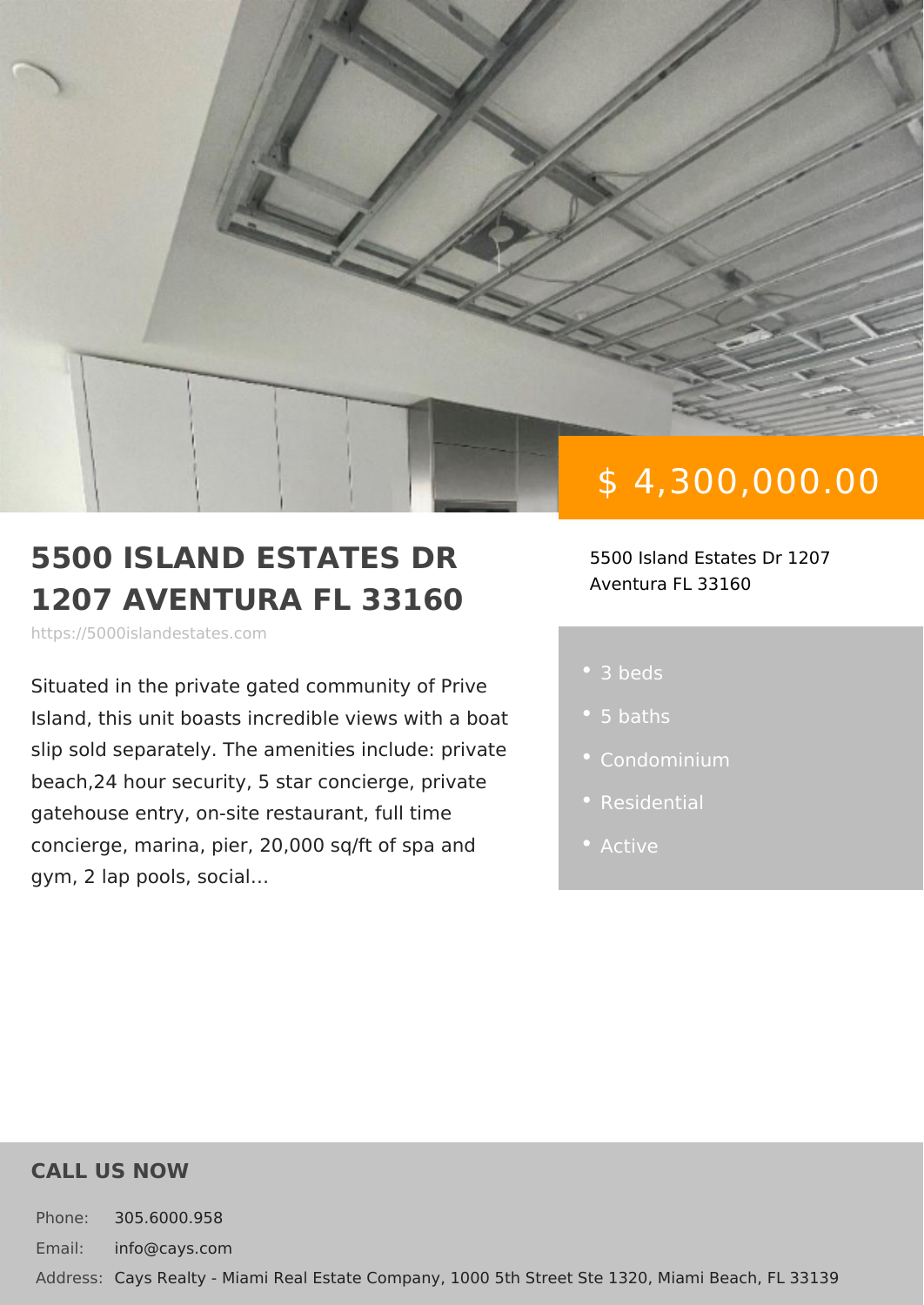### BASIC FACTS

Date added: 6/22/22 MLS #: A11218144 Post Update @022-07-05 13:14:54Bedrooms3 Bathrooms5 Bathrooms Half: Bathrooms Fu4I: Area: 2918 sq ft Lot Size Unifsquare Feet Year buil 2:017 StatusActive Type Condominium

ROOMS & UNITS DESCRIPTION

Unit Number<sup>1</sup>:207

LOCATION DETAILS

County Or Paris/liami-Dade County

PROPERTY DETAILS

Total Building Ar2e9a18 sq ft Subdivision NamPeRIVE CONDO Parcel Numbe28-22-02-054-0680 PossessionC:losing & Funding

CALL US NOW

Phone: 305.6000.958 Email: info@cays.com Addres Cays Realty - Miami Real Estate Company, 1000 5th Street Ste 1320, Mia